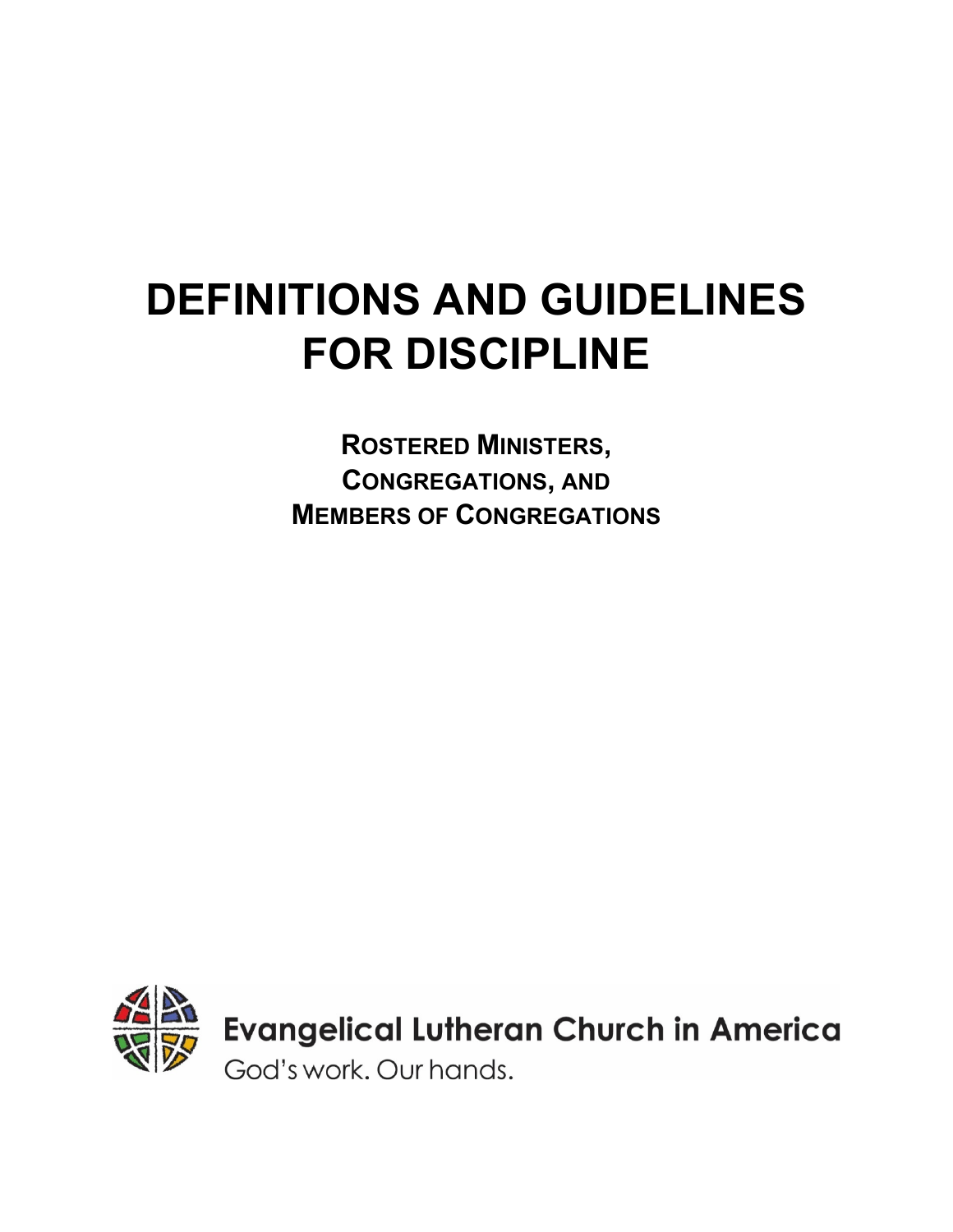Originally approved November 19, 1989, and subsequently approved December 5, 1993, on April 10, 2010, on November 10, 2014, on March 8, 2020, April 17, 2021, and on November 12, 2021 by the Church Council of the Evangelical Lutheran Church in America, pursuant to ELCA constitutional provision 20.21.

Published November 2021

Citations from the *Constitutions, Bylaws, and Continuing Resolutions of the Evangelical Lutheran Church in America* are based on the 2019 edition of that document.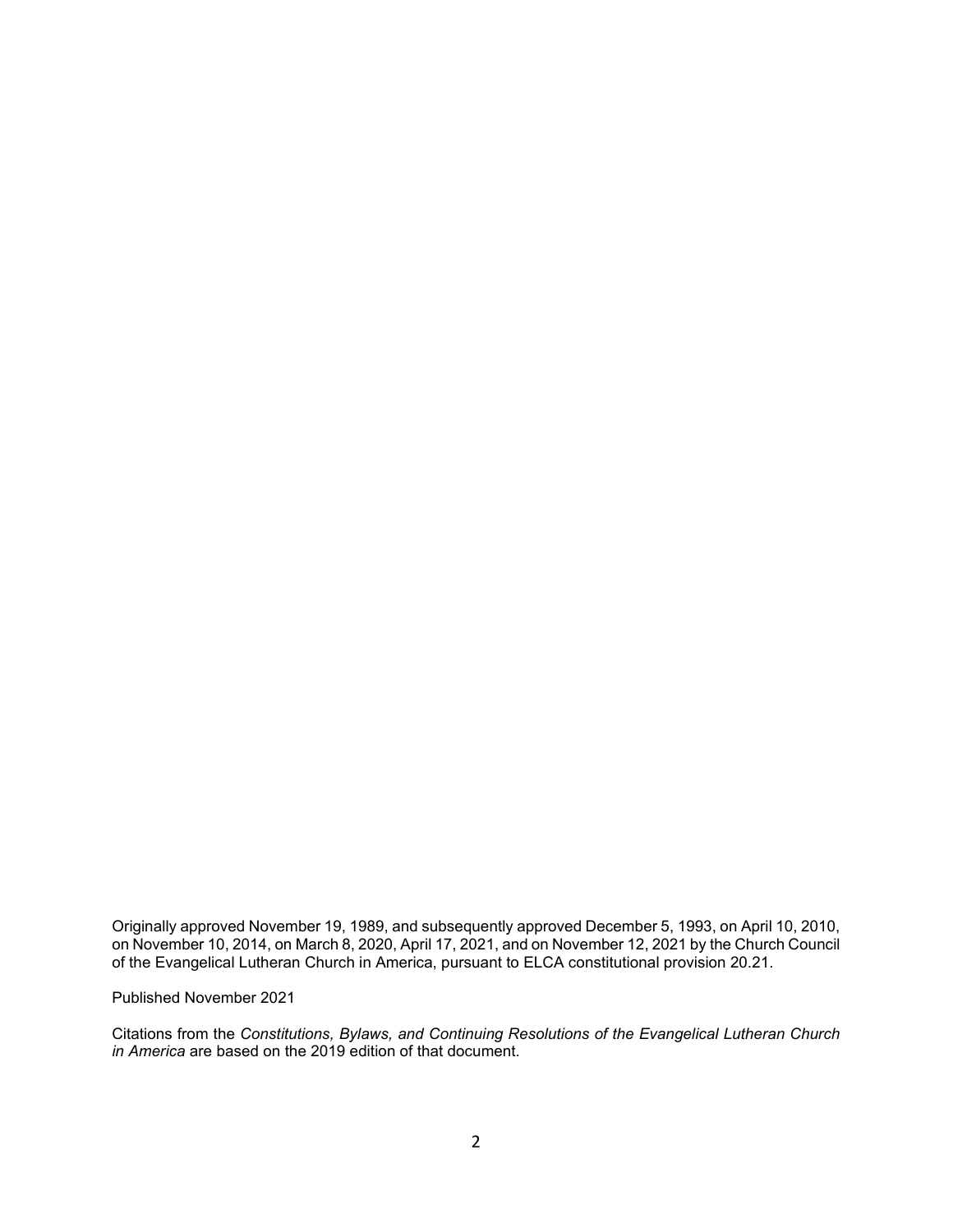# **DEFINITIONS AND GUIDELINES FOR DISCIPLINE**

#### **Grounding Values**

Rooted in God's grace and steadfast love, we are called as followers of Jesus to live a life "of bold trust in God and joyful, generous service to everyone we know and meet in daily life."<sup>[1](#page-2-0)</sup> Affirming God's gracious covenant made with us in baptism, we commit to live in right relationship with God and our neighbors.

When the gift of relationship with God and our neighbors is violated or used inappropriately, there is a need for accountability and just action. It is in this context that we, as a church body, establish guidelines for our conduct, actions, and ways in which we communicate with one another. These guidelines are necessary as we "continue in the covenant God made with us["2](#page-2-1) in our baptism to ensure that all people, and the church in particular, are protected from harmful or inappropriate actions, speech, communications, or other misconduct. As church, we must abide in a context that holds ourselves, and one another, to account for the sake and care of the whole church.

The following definitions and guidelines for discipline are set forth with the understanding that, following misconduct, the desired outcome is restoration of right relationships with God and with one another. This church embraces disciplinary processes which may include elements of counseling, admonition, and correction with the objective of healing and reconciliation. This church also acknowledges certain circumstances where reconciliation and restoration to the community may not be possible or may cause further harm. Particularly egregious conduct may result in suspension or removal from the roster or from membership.

<span id="page-2-0"></span><sup>1</sup> *https://elca.org/Faith*

<span id="page-2-1"></span><sup>2</sup> In the rite of Affirmation of Baptism *(Evangelical Lutheran Worship, p. 236)*, the presiding minister asks:

<sup>&</sup>quot;You have made public profession of your faith. Do you intend to continue in the covenant God made with you in holy baptism:

to live among God's faithful people,

to hear the word of God and share in the Lord's supper,

to proclaim the good news of God in Christ through word and deed,

to serve all people, following the example of Jesus,

and to strive for justice and peace in all the earth?"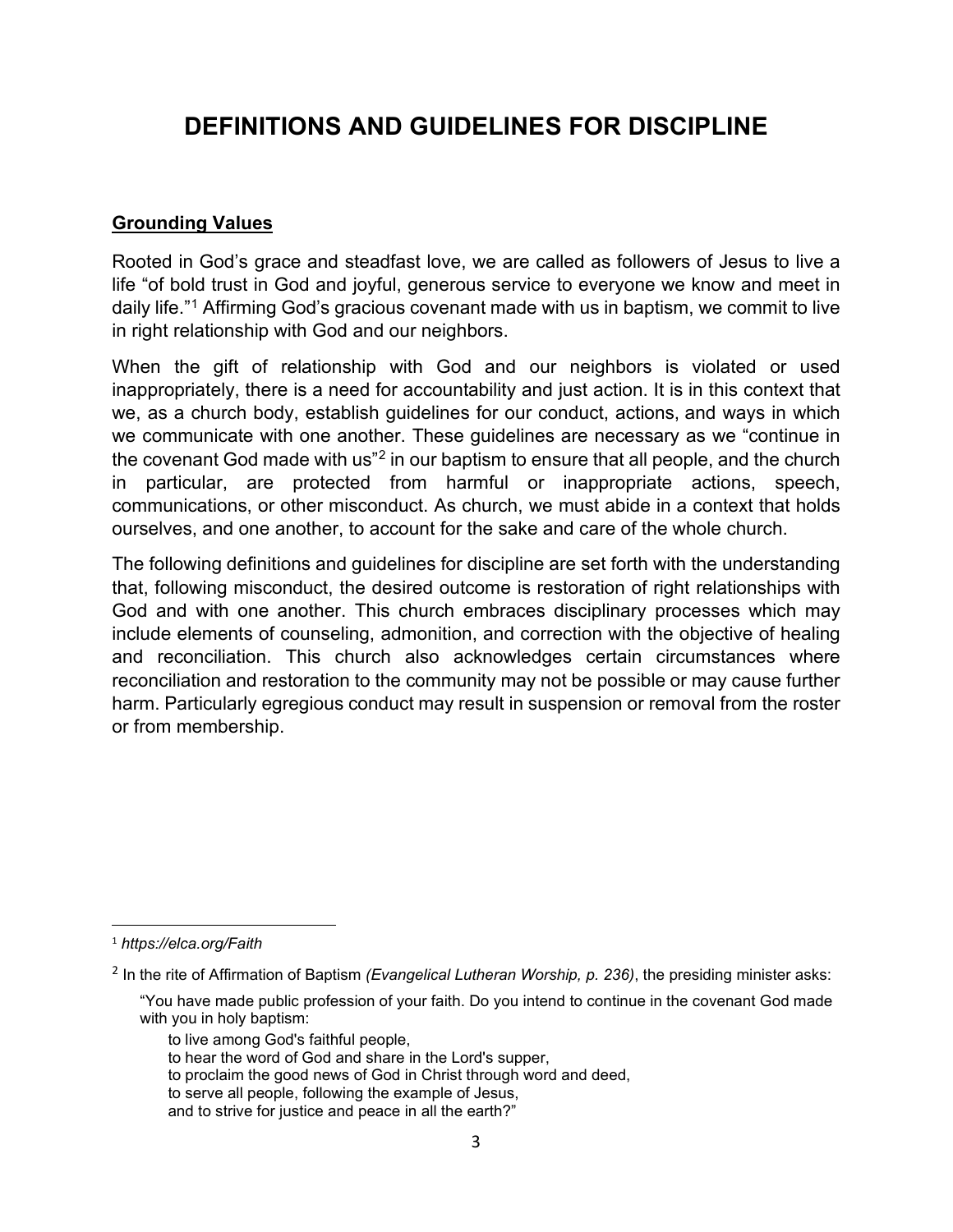# **Grounding Context**

The *Constitution, Bylaws, and Continuing Resolutions of the ELCA* (CBCR) outlines the grounds for discipline, the discipline that may be imposed, and who may bring charges:

- for ministers of Word and Sacrament at 20.22.01. through 20.22.03.;
- for ministers of Word and Service at 20.23.01. through 20.23.03.;
- for congregations at 20.31.01. through 20.31.03.; and
- for members of congregations at 20.41.01. and 20.41.02.

The constitution also outlines the processes for discipline. The disciplinary process for ministers of Word and Sacrament is set forth at 20.22.04. through 20.22.24. These same processes also apply to ministers of Word and Service by operation of 20.23.04. and 20.23.05. and to congregations by operation of 20.31.04. and 20.31.05. The detailed operations of these processes are set forth in the rules governing disciplinary proceedings, a separate document also created by the Committee on Appeals and approved by the Church Council (20.22.14.). The disciplinary process for members of congregations is set forth in 20.41.03. through 20.41.11. and also in \*C15.01. through \*C15.07. of the *Model Constitution for Congregations.*

The CBCR assigns primary responsibility for the discipline process to synods (20.11.). Accordingly, it provides synod bishops with substantial discretion in the investigation of misconduct (20.22.04. through 20.22.06.).

Provision 20.21. of this church's constitution specifically calls for the Committee on Appeals "to establish **definitions and guidelines**, subject to approval by the Church Council, to enable clear and uniform application of **the grounds for discipline** of officers, rostered ministers, congregations, and members of congregations." The purpose of this document is to elaborate on the grounds for discipline and to guide rostered ministers, congregations, and members in our lives together. Additionally, it is intended to help bishops, synod staff, hearing officers, discipline committee members, and consultation committee members in their work and to clarify what conduct is not acceptable in this church.

This document is written in accordance with the decisions of churchwide assemblies. It is grounded in our biblical and Lutheran confessional sources, which help to shape this church's social teachings. No language in this document may be construed to contradict or override a current authorized social teaching of this church.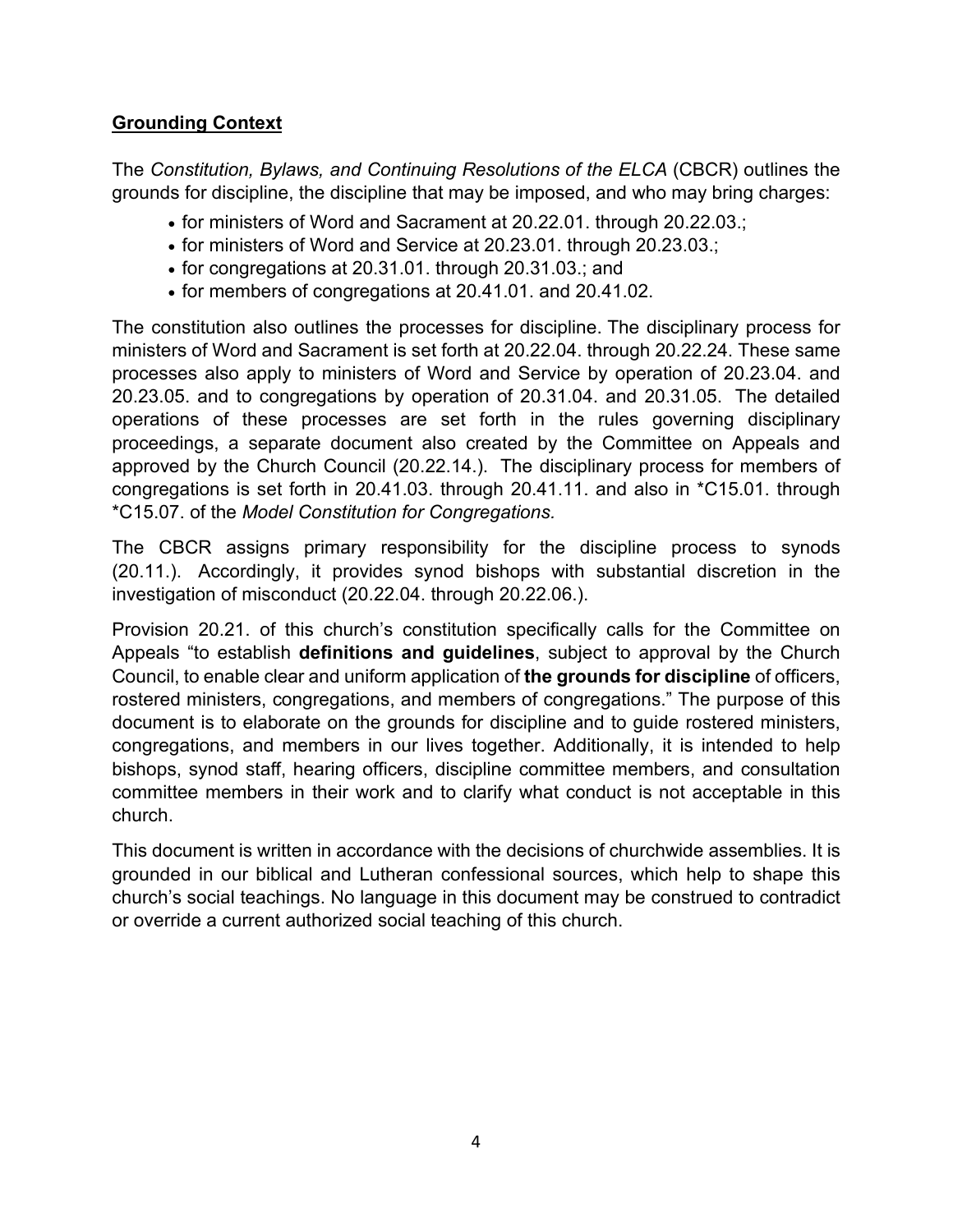#### **DEFINITIONS**

Unless the context indicates otherwise, for the purpose of this document:

- 1. "Adultery" means voluntary sexual intercourse between a married person and someone other than that person's current spouse.
- 2. "Constitution" means the *Constitutions, Bylaws and Continuing Resolutions of the Evangelical Lutheran Church in America*.
- 3. "Church" or "this church" means the Evangelical Lutheran Church in America.
- 4. "Family" means not only persons related by genetics or marriage<sup>[3](#page-4-0)</sup> but may also include "a variety of forms, more akin to the older term of 'household,' exclusively employed by Luther to include immediate family members, relatives, and others."[4](#page-4-1)
- 5. "Harass" means to persistently annoy another or to create an unpleasant or hostile situation by uninvited and unwelcome verbal or physical conduct. Mere criticism or disagreement is not harassment.<sup>[5](#page-4-2)</sup>
- 6. "Hate speech" means the expression of animosity or disparagement of an individual or group on account of a group characteristic such as race, sexual orientation, national origin, age, ethnicity, culture, religion, disability, language, socioeconomic status, gender, gender identity, or immigration status.
- 7. "Infidelity" means the act or fact of having a romantic or sexual relationship with someone other than one's spouse or partner.
- 8. "Intellectual property" means property that derives from the work of the mind or intellect and can be registered and protected under state or federal copyright, trademark, or patent laws.
- 9. "Libel" means a written defamatory statement or representation that conveys an unjustly unfavorable impression.
- 10. "Plagiarism" means wrongly representing the works of others as one's own, in oral or written form.

<span id="page-4-0"></span><sup>3</sup> In 2009, the ELCA adopted "A Social Statement on Human Sexuality: Gift and Trust" as a social statement of this church. In its section on marriage (pages 15–21), "Gift and Trust" described a range of views existing within this church. Included among these views was both a recognition of an understanding of marriage as a relationship between a man and a woman and a commitment to the support of couples in lifelong, monogamous, same-gendered relationships. In the intervening decade, the action of the United States Supreme Court in *Obergefell v. Hodges*, 576 U.S. 644 (2015), guaranteed access to legal marriage to LGBTQIA+ couples in all fifty states.

<span id="page-4-1"></span><sup>4</sup> See "A Social Statement on Human Sexuality: Gift and Trust," p. 21. See also pp. 15*ff.* and 25*ff*.

<span id="page-4-2"></span><sup>5</sup> See the social message, "Gender-Based Violence."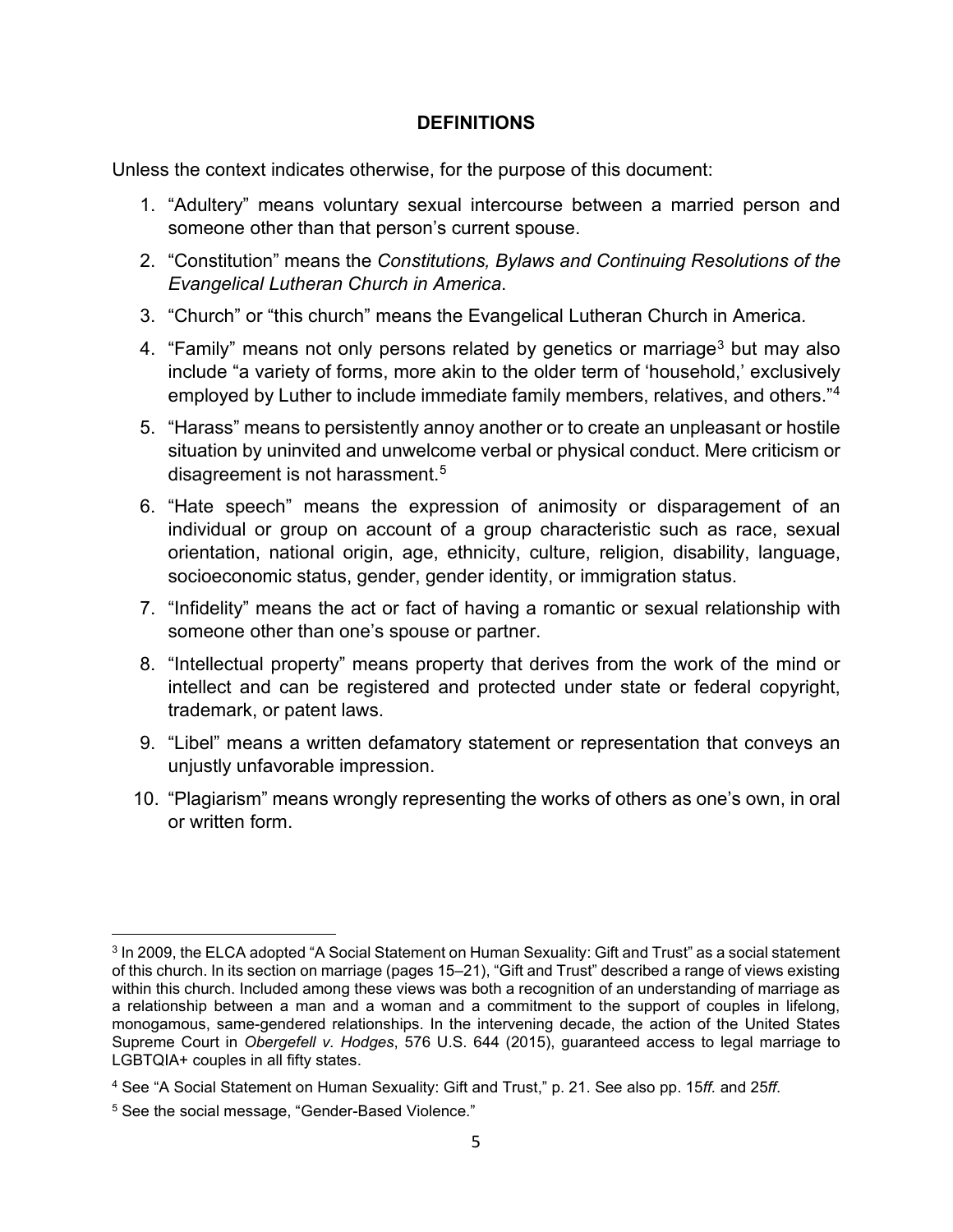- 11. "Promiscuity" means having casual or indiscriminate sexual relations which do not proceed from or contribute to mutual respect, intimacy, commitment to, and care of others.
- 12. "Retaliation" or "retaliatory action" means the discharge, suspension, demotion, or other punitive action taken against an individual. Appropriately defending oneself against false accusations is not considered retaliation.
- 13. "Rostered minister" includes ministers of Word and Sacrament, ministers of Word and Service, and, in this context, candidates for rostered ministry.<sup>[6](#page-5-0)</sup>
- 14. "Slander" means a false and defamatory oral statement about a person.
- 15. "Serious crime" means a crime that could be punishable by imprisonment for more than six months.
- 16. "Sexual abuse" means rape; sexual assault; sexual harassment; sexual relations with a minor child or a person otherwise not capable of consent; sexual relations resulting from threats, intimidation, coercion, blackmail, extortion, or manipulation; and sexual relations (outside of marriage) between a rostered minister and a person with whom the rostered minister has a pastoral or supervisory relationship, including, but not limited to, an employee, volunteer, student, or counselee, or a person in the congregation or other ministry served by the rostered minister.

<span id="page-5-0"></span><sup>6</sup> See paragraph 3, "Report of Actions of the Church Council (March 6–8, 2020)." The Church Council voted to include the following language in the candidate statement on the Entrance Information form provided in the ELCA Candidacy Manual:

<sup>&</sup>quot;As a candidate for rostered ministry in this church, I understand I will be held accountable to the synod's candidacy committee regarding this church's expectations for my speech and conduct as set forward in *Definitions and Guidelines for Discipline of Rostered Ministers.* I understand that my candidacy for rostered ministry brings increased attention to my life. I am responsible for informing my bishop regarding any circumstance that might subject me to discipline according to *Definitions and Guidelines* were I a rostered minister. I understand that the candidacy committee may modify my candidacy status in response to my speech and conduct."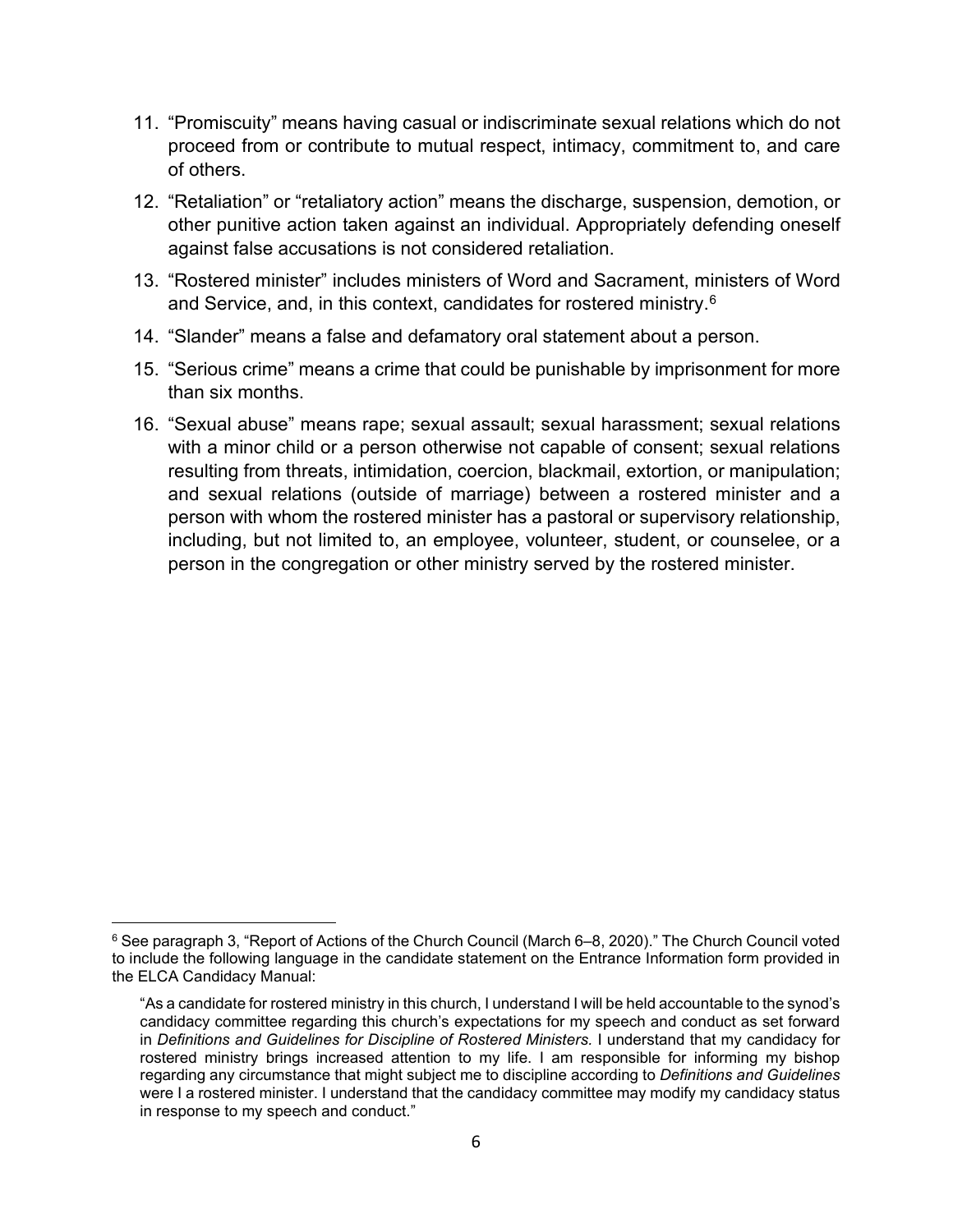## **GUIDELINES FOR DISCIPLINE OF ROSTERED MINISTERS**

The normative expectations of this church for its rostered ministers focus on faithful and effective exercise of ministerial leadership. In all matters of morality and personal ethics this church expects its rostered ministers to be exemplary in conduct.

### **Grounds for discipline of rostered ministers are as follows:**

- **A. Preaching or teaching in conflict with the faith confessed by this church** is grounds for discipline of rostered ministers. A summary of the faith confessed by this church is found in Chapter 2 of this church's constitution.
- **B. Conduct incompatible with the character of the ministerial office** is grounds for discipline of rostered ministers. These guidelines define and describe kinds of behavior which are incompatible with the character of the ministerial office and may be grounds for discipline.
	- **1. Confidentiality:** Ministers of Word and Sacrament must comply with 7.45.[7](#page-6-0) of this church's constitution and not disclose information protected by that provision unless expressly permitted by that provision. All rostered ministers must respect and protect other confidential information and not disclose it absent good cause. Good cause includes, but is not limited to, permission of those who shared the confidence, disclosure required by law, or disclosure necessary to prevent great harm  $8$
	- **2. Integrity:** Rostered ministers must be honest and forthright in their dealings with others. Dishonesty, deception, duplicity, or the manipulation of others for personal benefit or gain is conduct incompatible with the character of the ministerial office.
	- **3. Professional attention to duties:** A rostered minister of this church has made commitments through ordination and through acceptance of a letter of call or appointment. Continued neglect of or indifference toward such commitments constitutes conduct incompatible with the character of the ministerial office.

<span id="page-6-0"></span> $7$  "In keeping with the historic discipline and practice of the Lutheran church and to be true to a sacred trust inherent in the nature of the pastoral office, no minister of Word and Sacrament of this church shall divulge any confidential disclosure received in the course of the care of souls or otherwise in a professional capacity, nor testify concerning conduct observed by the minister of Word and Sacrament while working in a pastoral capacity, except with the express permission of the person who has given confidential information to the minister of Word and Sacrament or who was observed by the minister of Word and Sacrament, or if the person intends great harm to self or others." (CBCR 7.45.)

<span id="page-6-1"></span><sup>&</sup>lt;sup>8</sup> Communication in the nature of confession may be privileged by law. Other confidential information does not fall under this privilege. The question of which communications between a rostered minister and member are "privileged," such that their disclosure may not be compelled by law, varies from state to state. Questions regarding this issue should be directed to local legal counsel.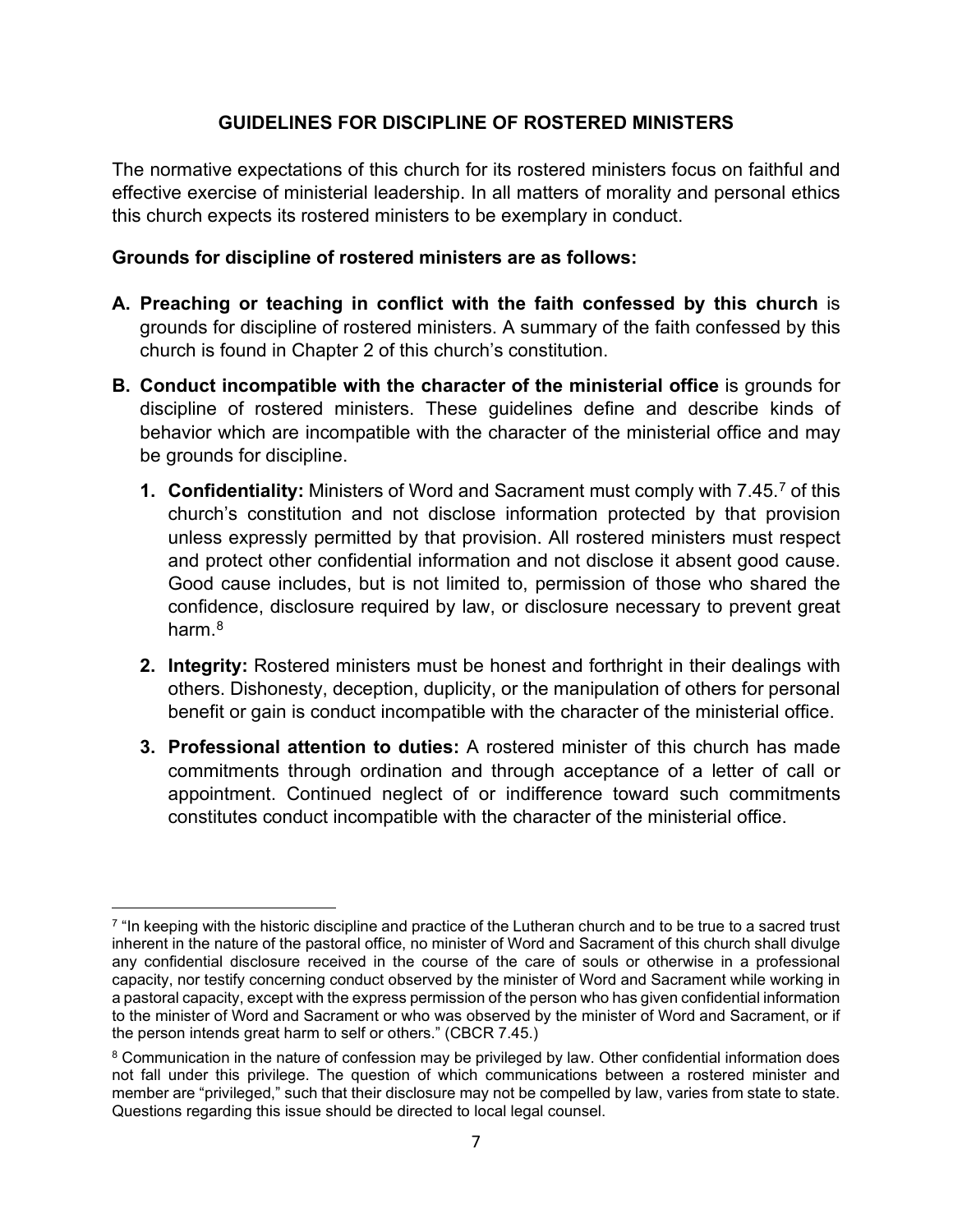- **4. Care of family:** For rostered ministers in a family, the following conduct is considered incompatible with the character of the ministerial office:
	- a. Desertion or abandonment of a family member;
	- b. Abuse of a family member; or
	- c. Repeated failure to meet legally determined support obligations of a family member.
- **5. Sexuality and public ministry:[9](#page-7-0)** This church does not tolerate the abuse of the ministerial office for personal sexual gratification or exertion of authority over others. This church's understanding of human sexuality is stated in its authorized social teachings.

Rostered ministers who abuse the trust placed in them by engaging in infidelity, adultery, promiscuity, or sexual abuse of another are engaging in conduct incompatible with the character of the ministerial office.<sup>[10](#page-7-1)</sup>

**6. Addiction and substance misuse:**[11](#page-7-2) Misuse of substances (such as alcohol or drugs) or compulsions (such as gambling or use of pornography) that impair the ministerial function of a rostered minister is conduct incompatible with the character of the ministerial office. Continued high-risk behavior or refusal to comply with treatment also constitutes conduct incompatible with the character of the ministerial office.<sup>[12](#page-7-3)</sup>

<span id="page-7-2"></span><sup>11</sup> See the social message*,* "Commercial Sexual Exploitation."

<span id="page-7-0"></span><sup>9</sup> See "A Social Statement on Human Sexuality: Gift and Trust" and the social message, "Sexuality: Some Common Convictions."

<span id="page-7-1"></span><sup>&</sup>lt;sup>10</sup> In 2009, this church expressly addressed the question of sexuality and public ministry in "A Social Statement on Human Sexuality: Gift and Trust," which states (p. 35):

This church does not tolerate the abuse of the ministerial office for personal sexual gratification. This church holds high expectations for those individuals called to serve as rostered leaders. Pastors, associates in ministry, deaconesses, and diaconal ministers who abuse the trust placed in them by engaging in promiscuity, infidelity, adultery, or forms of sexual abuse violate those high standards. Such violations severely damage the credibility of the public ministry to which this church and its leaders are called.

Provision B.5. is substantially based on this teaching of this church. This provision does not change the aspirational teaching of this church, set forth in its social statements, that all members of this church should abstain from sexual intercourse until married. See "A Social Statement on Abortion" (p. 4) and "A Social Statement on Human Sexuality: Gift and Trust" (p. 31).

<span id="page-7-3"></span><sup>&</sup>lt;sup>12</sup> Consistent with the value of restoration of right relationships, the approach of this church to such misuse may be referral for and insistence on evaluation, and the church may counsel inpatient or outpatient treatment should addiction be identified. Refusal to explore the possibility of misuse may result in referral to behavioral health resources with the expectation that they will be used and recovery maintained. Public ministry may not be appropriate until health and wellness are restored.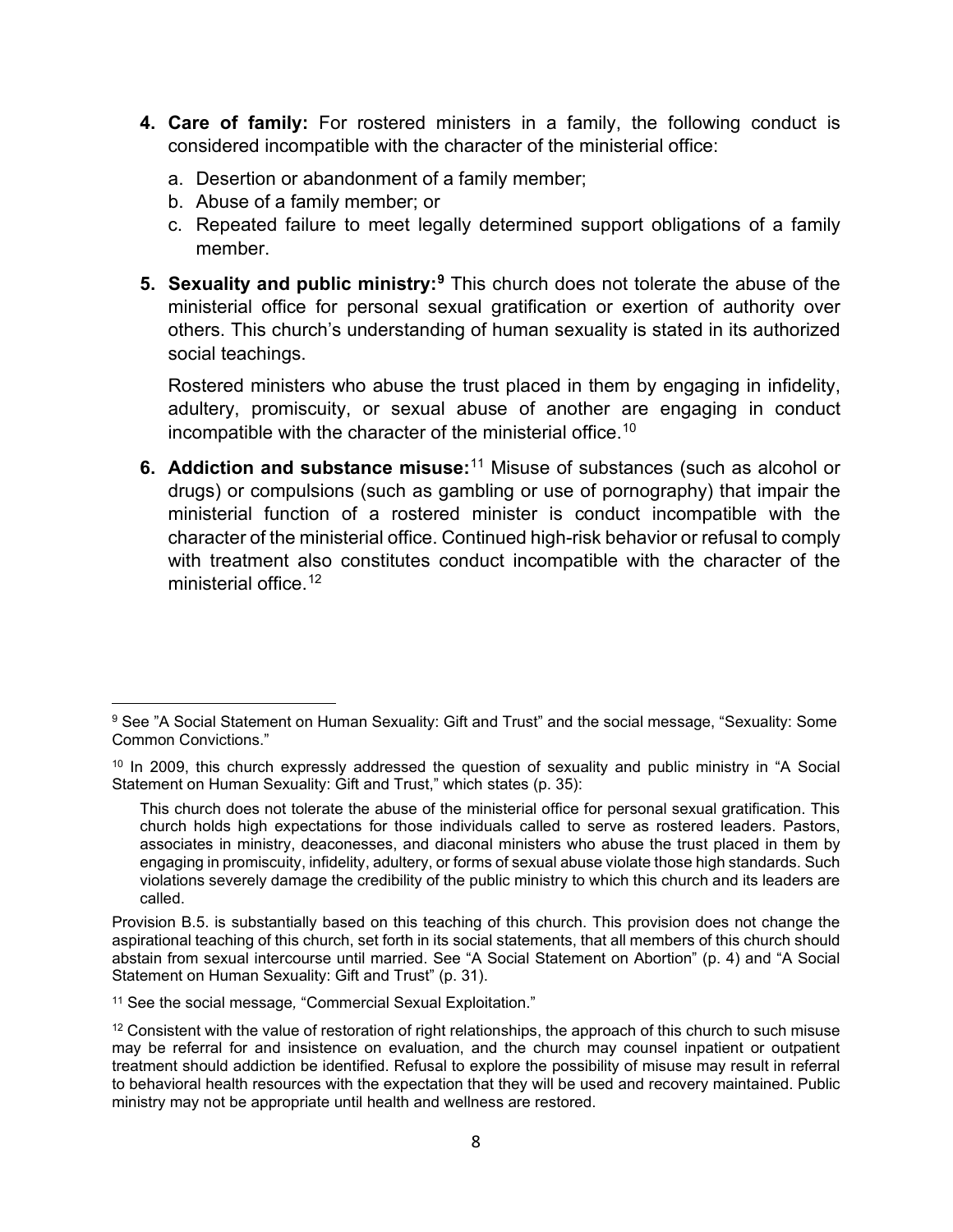- **7. Fiscal responsibilities:**[13](#page-8-0) The following fiscal misconduct is considered conduct incompatible with the character of the ministerial office:
	- a. Indifference to or avoidance of legitimate and neglected personal debts;
	- b. Embezzlement of money or improper appropriation of the property of others;
	- c. Using the ministerial office improperly for personal benefit or financial gain;
	- d. Soliciting members or others to directly or indirectly acquire gifts, bequests, or similar benefits for personal gain.
- **8. Membership in certain organizations:** This church has specifically declared in 7.31.11.<sup>[14](#page-8-1)</sup> and 7.61.05.<sup>[15](#page-8-2)</sup> that discipline may be administered to any of its rostered ministers who belong to any organization other than the Church which claims to possess in its teaching and ceremonies that which the Lord has given solely to the Church.

Conduct considered incompatible with the character of the ministerial office includes membership in, or taking actions in concert with, organizations that encourage or promote hatred or bigotry on the basis of race, sexual orientation, national origin, age, ethnicity, culture, religion, disability, language, socioeconomic status, gender, gender identity, or immigration status.

**9. Commission of a serious crime:**[16](#page-8-3) A rostered minister who commits a serious crime is subject to discipline for engaging in conduct incompatible with the character of the ministerial office. If the violation of law is purposefully and exclusively done as a principled act of civil disobedience to protest or to test a law which is reasonably perceived as unjust or contrary to Christian beliefs, it may not be grounds for discipline. Rostered ministers charged with a crime shall promptly notify the bishop's office in their synod of roster.

<span id="page-8-0"></span><sup>13</sup> See "A Social Statement on: Sufficient, Sustainable Livelihood for All."

<span id="page-8-1"></span><sup>&</sup>lt;sup>14</sup> "No person who belongs to any organization such as a lodge or fraternal order which claims to possess in its teachings and ceremonies that which the Lord has given solely to the Church shall be called and received onto the roster of Ministers of Word and Sacrament or otherwise received into the ministry of this church, nor shall any person so called and received onto the roster of Ministers of Word and Sacrament or otherwise received by this church be retained in its ministry who subsequently joins or is discovered to be a member of such an organization. (CBCR 7.31.11.)

<span id="page-8-2"></span><sup>&</sup>lt;sup>15</sup> "No person who belongs to any organization such as a lodge or fraternal order which claims to possess in its teachings and ceremonies that which the Lord has given solely to the Church shall be called and received onto the roster of Ministers of Word and Service or otherwise received into the ministry of this church, nor shall any person so called and received onto the roster of Ministers of Word and Service or otherwise received by this church be retained in its ministry who subsequently joins or is discovered to be a member of such an organization. (CBCR 7.61.05.)

<span id="page-8-3"></span><sup>&</sup>lt;sup>16</sup> See "A Social Statement on: The Church and Criminal Justice: Hearing the Cries," Section 2D.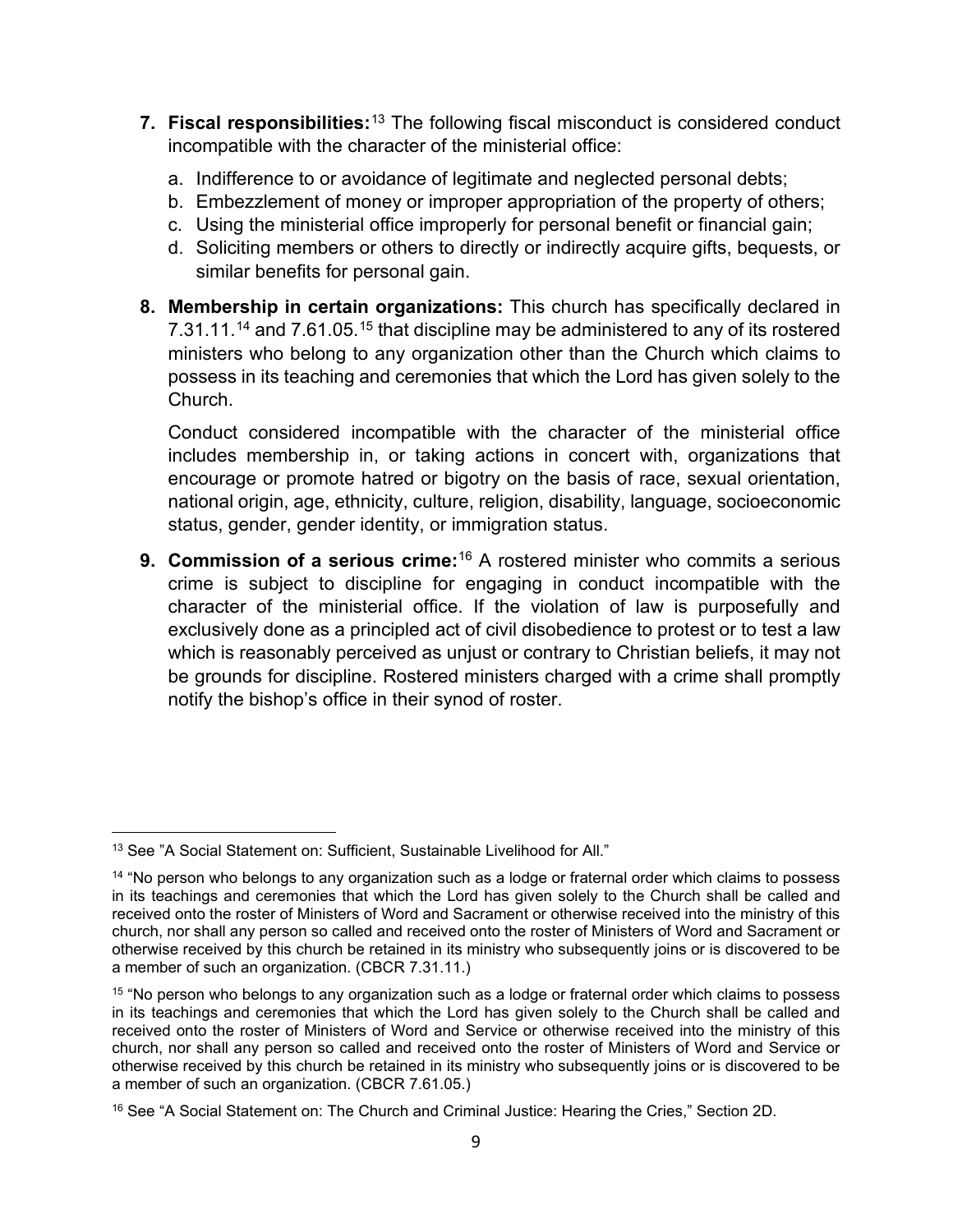- **10. Hateful speech or actions:**[17](#page-9-0) A rostered minister's use of harassing, abusive, discriminatory, libelous, slanderous or hateful speech or actions, at any time, whether in person or on any form of social media, is conduct incompatible with the character of the ministerial office.
- **11. Abusive activity:** A rostered minister's physical, mental, emotional, or spiritual abuse of staff, colleagues, congregation members, or others is conduct incompatible with the character of the ministerial office. Such abuse could include, but is not limited to, bullying or harassment in written or verbal form, either in person or by remote communication.
- **12. Intellectual property:** Rostered ministers will remain committed to protecting and honoring all intellectual property. Rostered ministers must also work to ensure that they do not misuse the intellectual property of others without appropriate permission and/or citation. Plagiarism is conduct incompatible with the character of the ministerial office.
- **13. Retaliatory action:** A rostered minister may not take retaliatory action toward anyone who submits a complaint against the rostered minister to the leadership of a congregation; to the dean of a conference; to a synod bishop, synod council member, or synod staff member; to the presiding bishop or churchwide staff; or to any other person who holds the capacity to receive a complaint. Such retaliatory actions constitute conduct incompatible with the character of the ministerial office.
- **14. Relationship with prior congregation(s) or ministry:** Rostered ministers who have resigned or retired from or otherwise no longer officially serve a congregation or other ministry shall honor the integrity of the congregation or ministry. They shall respect and honor the current rostered minister(s) and mission of the congregation or ministry they no longer are called to serve.<sup>[18](#page-9-1)</sup> They shall decline invitations from members to perform pastoral acts and refrain from asking members to directly or indirectly seek permission to perform such acts from the currently serving rostered minister. They shall not participate or interfere, whether personally or through a proxy, in the life of the congregation or ministry in any way, unless invited to participate by the current rostered minister(s) in conjunction with the congregation council or governing board. Such interference constitutes conduct incompatible with the character of the ministerial office or retirement status.

<span id="page-9-0"></span><sup>17</sup> See "A Social Statement on: Freed in Christ: Race, Ethnicity and Culture," "A Social Statement on: Faith, Sexism, and Justice: A Call to Action," and the social policy resolution, "Condemnation of White Supremacy and Racist Rhetoric."

<span id="page-9-1"></span><sup>&</sup>lt;sup>18</sup> "Ministers of Word and Sacrament shall respect the integrity of the ministry of congregations which they do not serve and shall not exercise ministerial functions therein unless invited to do so by the pastor, or if there is no duly called pastor, then by the interim pastor in consultation with the Congregation Council. (*Constitution for Synods,* †S14.19*.*)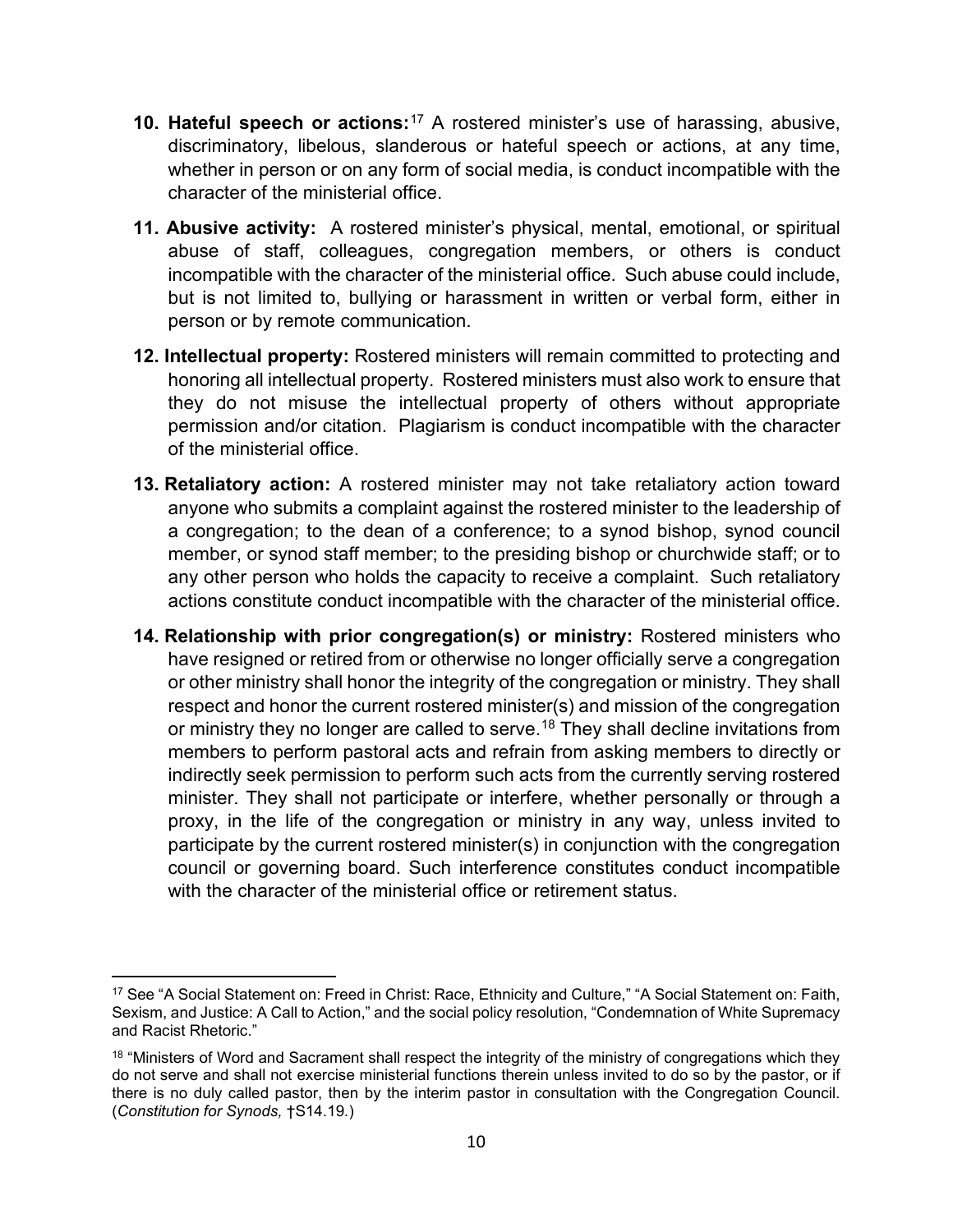- **15. Adherence to covenantal relationships:** Rostered ministers who actively and affirmatively incite, initiate, or encourage a congregation to leave the ELCA are engaged in conduct incompatible with the character of the ministerial office[.19](#page-10-0) This does not apply to exploring a cooperative relationship with a full-communion partner congregation.
- **C. Willful disregard or violation of the functions and standards established by this church for the rostered ministries of this church** is grounds for discipline. Such standards and responsibilities established by this church are found in Chapter 7 of this church's *Constitution, Bylaws, and Continuing Resolutions.*
- **D. Willful disregard of the constitutions, bylaws, or continuing resolutions of this church** is grounds for discipline of rostered ministers.

<span id="page-10-0"></span><sup>&</sup>lt;sup>19</sup> "Consistent with the faith and practice of the Evangelical Lutheran Church in America ... Each pastor with a congregational call shall, within the congregation ... encourage adherence to covenantal relationships with this church as expressed in the *Constitutions, Bylaws, and Continuing Resolutions of the Evangelical Lutheran Church in America.*" (CBCR 7.31.02.)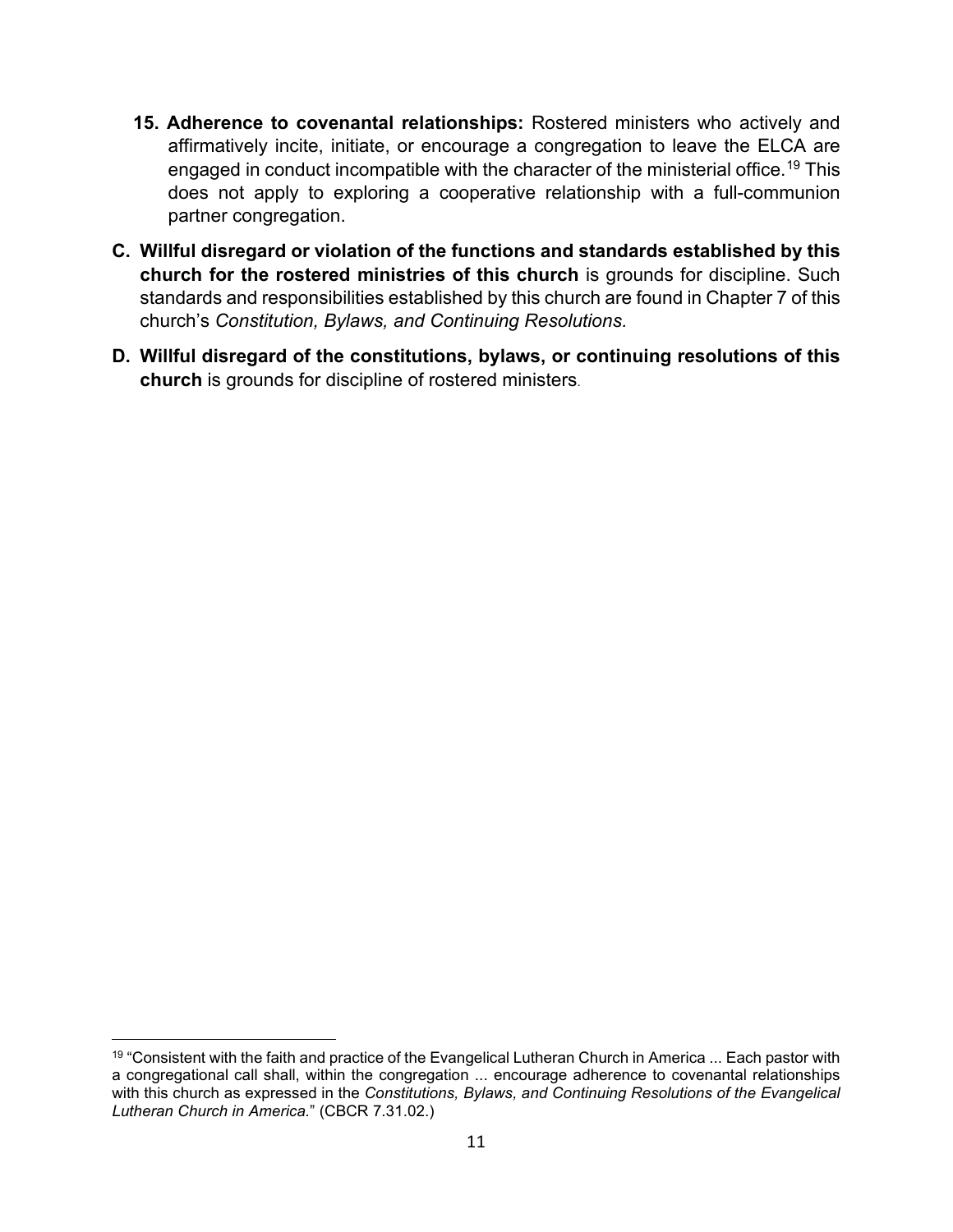#### **GUIDELINES FOR DISCIPLINE OF CONGREGATIONS**

- **A***.* **Departing from the faith confessed by this church** is grounds for discipline of a congregation of this church. A summary of the faith confessed by this church is found in Chapters 2 and 3 of this church's constitution.
- **B. Willful disregard or violation of any of the criteria for recognition as congregations of this church** is grounds for discipline of a congregation of this church. These criteria are set forth in 9.21. and 9.22. of this church's constitution.
- **C. Willful disregard or violation of the constitutions, bylaws, or continuing resolutions of this church** is grounds for discipline of a congregation of this church.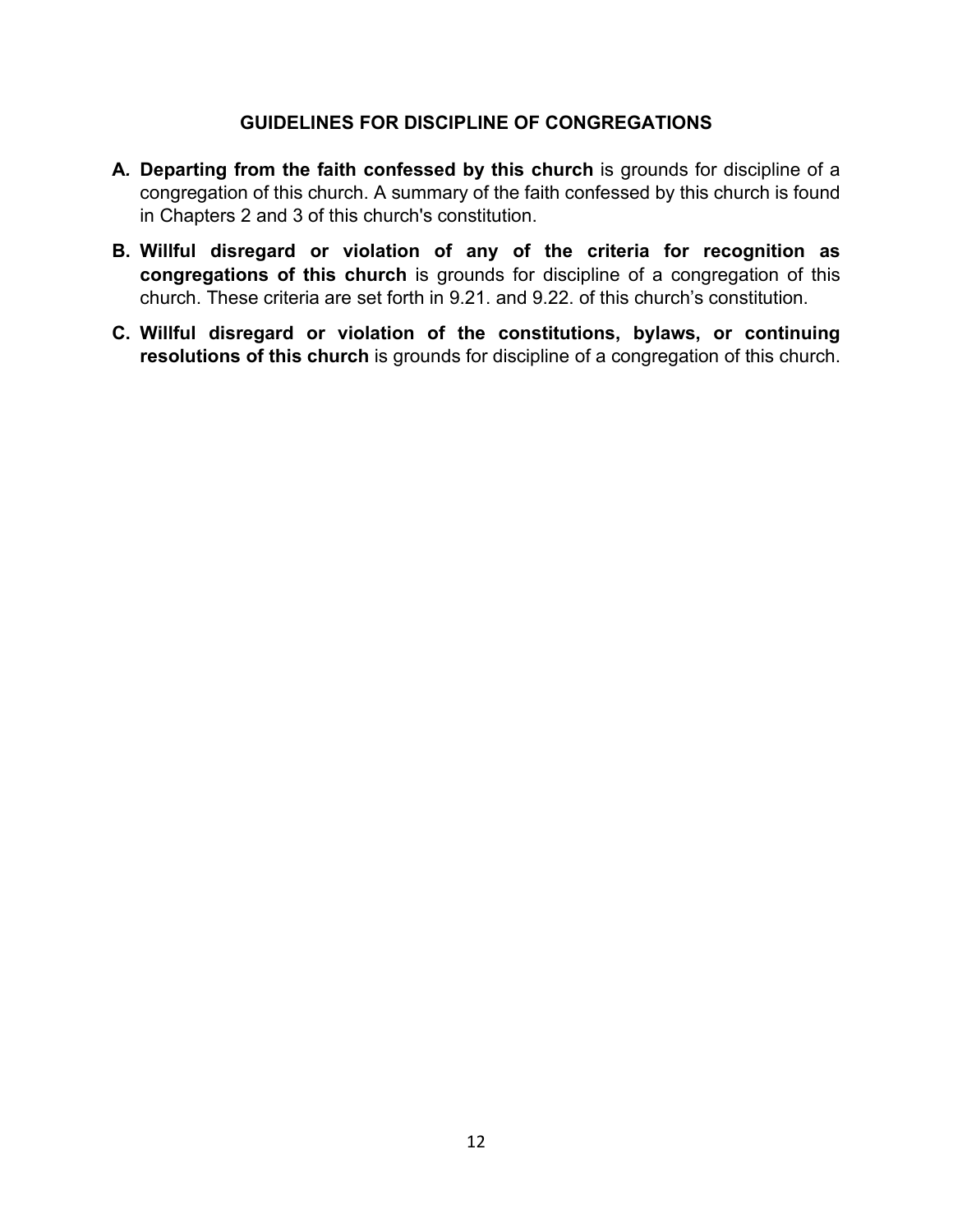### **GUIDELINES FOR DISCIPLINE OF MEMBERS OF CONGREGATIONS**

- **A. Persistent and public denial of the Christian faith by a member of a congregation of this church** may be grounds for disciplinary action against the member. The behavior must be seen to bring harm to the faith of others and detract from the mission and ministry of the congregation. The Christian faith as confessed by this church is expressed in Chapter 2 of the *Model Constitution for Congregations.* A congregation member who persists in denial of this faith and seeks to convince others to do so may be subject to discipline. In order to warrant discipline, such behavior must be more than occasional expressions of doubt, private comments, or conduct contrary to the Christian faith.
- **B. Willful and/or criminal conduct grossly unbecoming of a member of the Church** is grounds for disciplinary action against a congregation member. Commission of violent crimes including murder, attempted murder, manslaughter, rape, attempted rape, sex crimes, hate crimes, child abuse, intimate partner abuse, elder abuse, or any similar offense is seen as reprehensible to the Christian community and may warrant discipline. Persons who are found to have engaged or who are currently engaging in such actions remain in need of pastoral care and compassion.

A member's use of harassing, abusive, discriminatory, libelous, slanderous, or hateful speech or actions, at any time, whether in person or on any form of social media, may be grounds for discipline.

Conduct which includes membership in, or taking actions in concert with, organizations that encourage or promote hatred or bigotry on the basis of race, sexual orientation, national origin, age, ethnicity, culture, religion, disability, language, socioeconomic status, gender, gender identity, or immigration status may be grounds for discipline.

- **C. Continual and intentional interference with the ministry of the congregation** is grounds for discipline of a member engaging in such behavior. A congregation member who repeatedly interrupts the congregation's gatherings, worship services, fellowship or educational activities, congregation or council meetings, or disparages the congregation or its ministry to others in ways that damage or destroy the ability of other members to carry out the church's mission may be disciplined by the church. In order to warrant discipline, such conduct must be more serious than a member merely expressing disagreement, being impolite, or even exhibiting anger. The member must have engaged in a course of conduct and communication so persistent, inappropriate, and objectionable that the congregation's ability to perform ministry is being impaired.
- **D. Willful and repeated harassment, abuse, bullying, libel, or slander of member(s) of the congregation** are grounds for discipline of a member. If the treatment of another, including rostered ministers or staff, by a member of the congregation repeatedly devolves into slanderous, vicious, or intentionally hurtful communications,